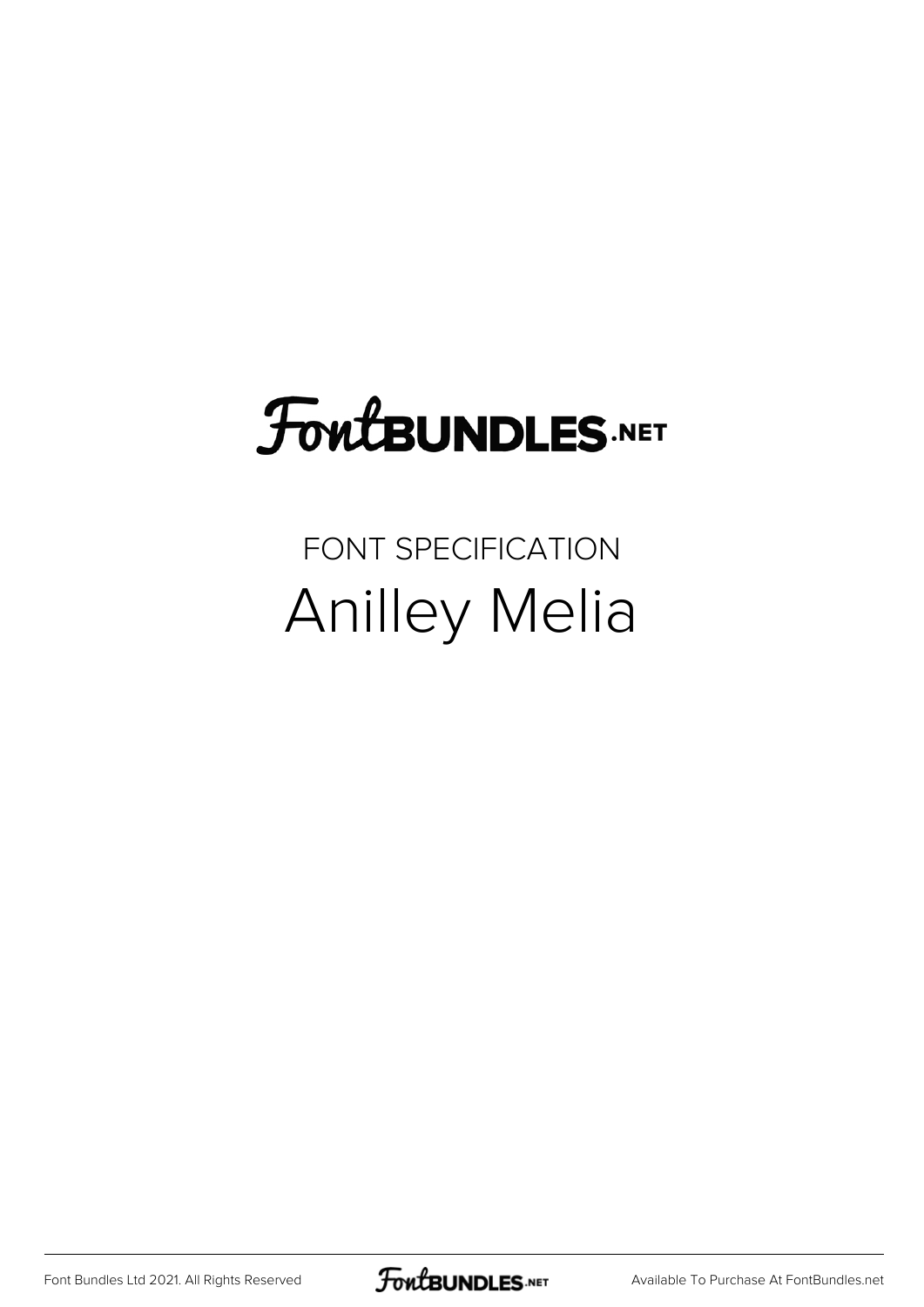## Anilley Melia - Regular

**Uppercase Characters** 

ABCDEFAHTAKLMNOPORSTU  $U(NXyz)$ 

Lowercase Characters

**Numbers** 

0123456789

**Punctuation and Symbols** 



All Other Glyphs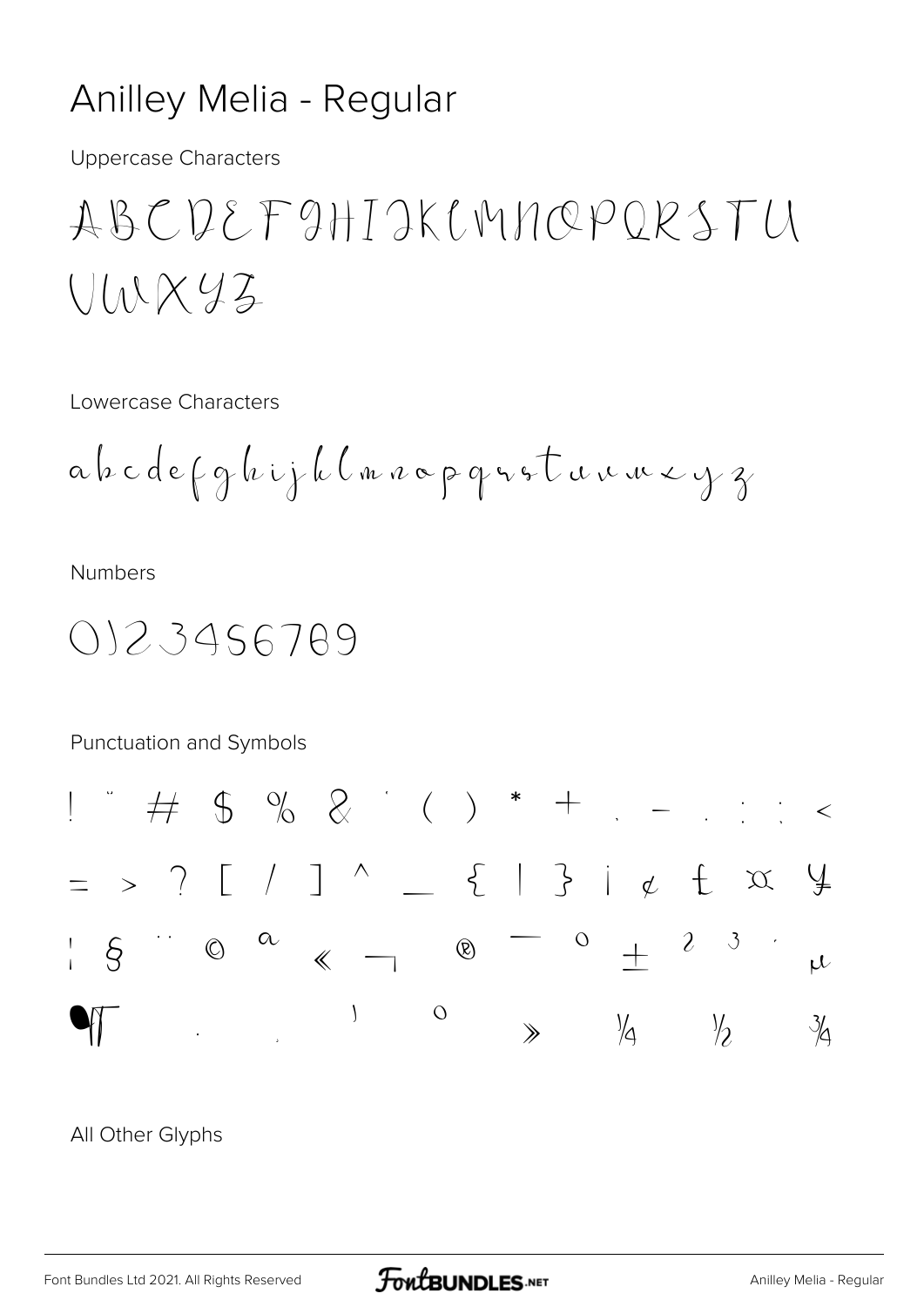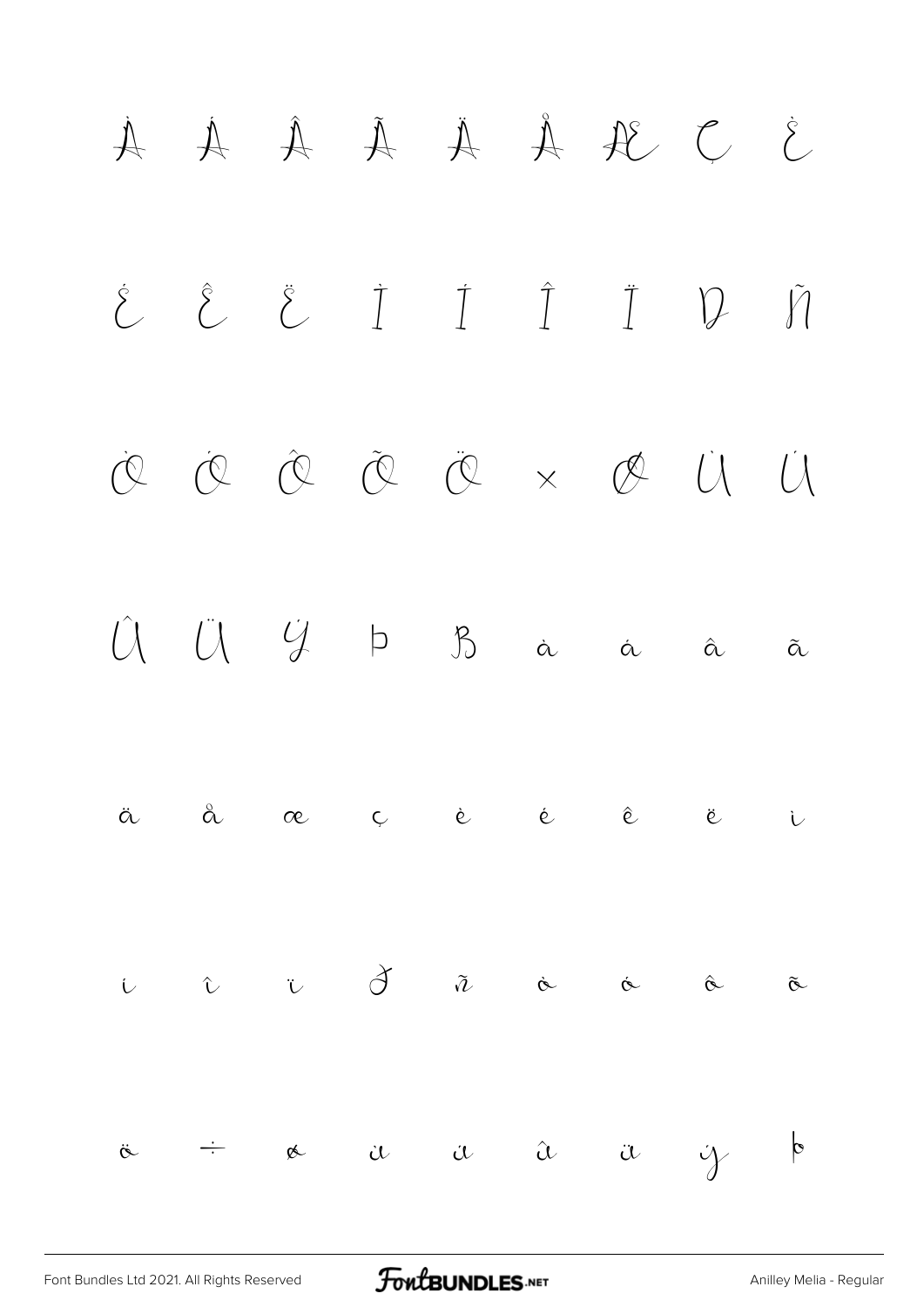